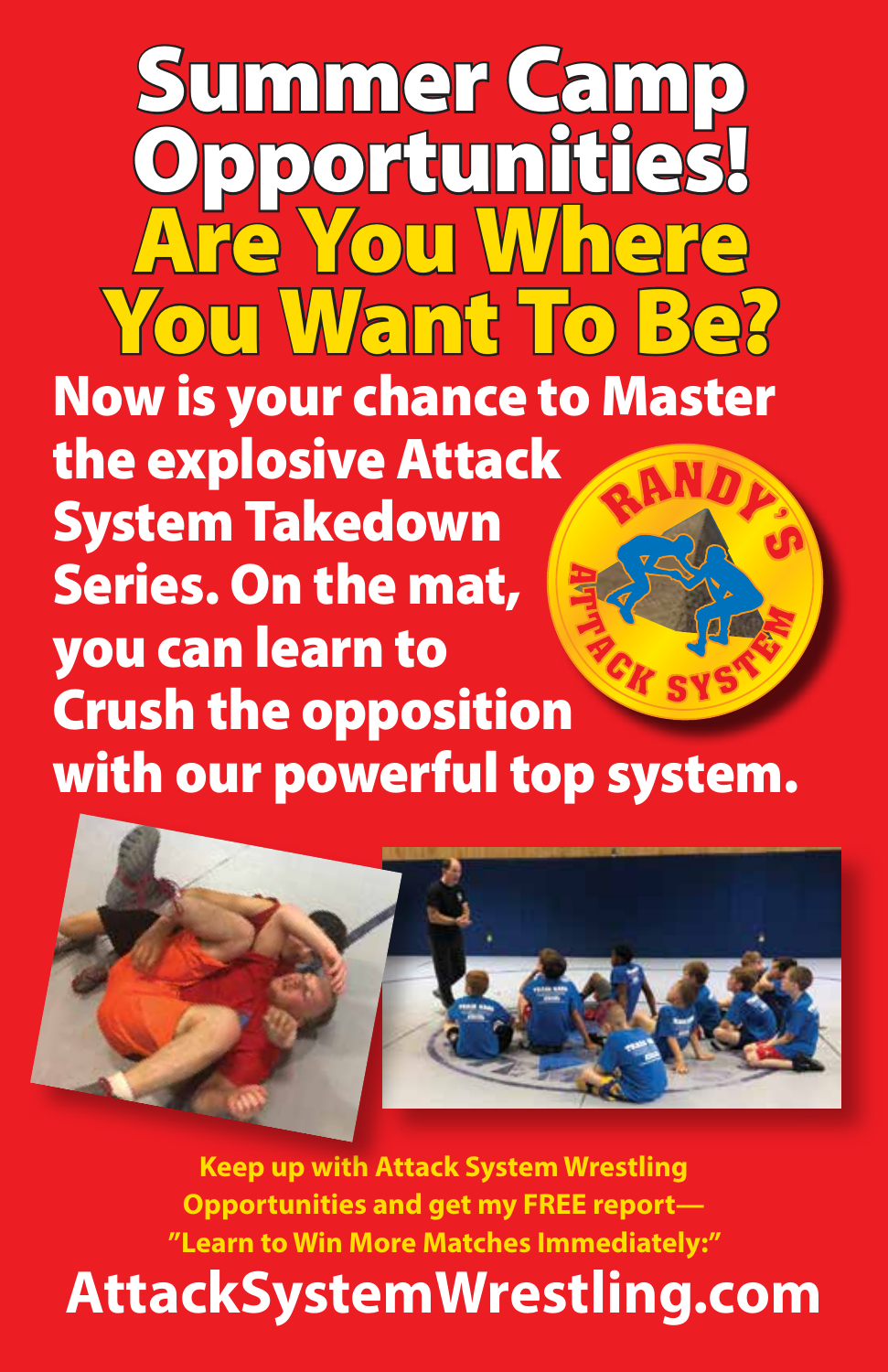# Attack System Youth Camps

*Introduce your young athlete to the Easy to Learn, Nearly Impossible to Stop System for Winning More Matches!*

#### 2022 Summer Youth Takedown Master Camp

June 10–12, 2022 (Grades 3-6) (Resident/Commuter Camp)

#### This summer you can discover how to:

- Position yourself so you can't be attacked
- Critical movements and reactions to assure that you always win the circle
- Beginning Set-up series and hand-fight series
- Attack and finish...just like the high school state champs do
- Countering Magic Moves
- Defending against the Front Headlock

#### Early rate is \$260\*\* (see website for details) \*\*All meals provided

Note: Athletes have the option to reside or commute. No extra charge for residents.

#### 2022 Summer Youth Mat Machine Camp

July 8–10, 2022 (Grades 3-6) (Commuter Camp)

#### This is your chance to learn:

- The excellent Hips series, designed to build skills and movements your athlete will win with years from now
- Stopping your opponent's first move... every time
- An introduction to our dynamic turn system used by our high school state level athletes
- Learn to turn the opponent...from every position on the mat!
- Our devastating method for 'finishing off' the opponent and ending the match with a fall!
- Countering Magic Moves

Early rate is \$170\*\* (see website for details) Lunch provided

\*\*Special Rates expire April 1! \*\*Special Rates expire April 1!

## 2022 Summer Younger Youth Skills Camp

June 8–9, 2022 (Grades 1-3) (Commuter Camp)

#### This is your chance to learn:

- The excellent Hips series, designed to build skills and movements your athlete will win with years from now
- Learn to turn the opponent...from every position on the mat!
- Our devastating method for 'finishing off' the opponent and ending the match with a fall!

#### Early rate is \$140\*\* (see website for details)

\*\*Special Rates expires April 1!

Youth Camp Bonus: Two Camp Discount: Get two camps now at \$100 off!

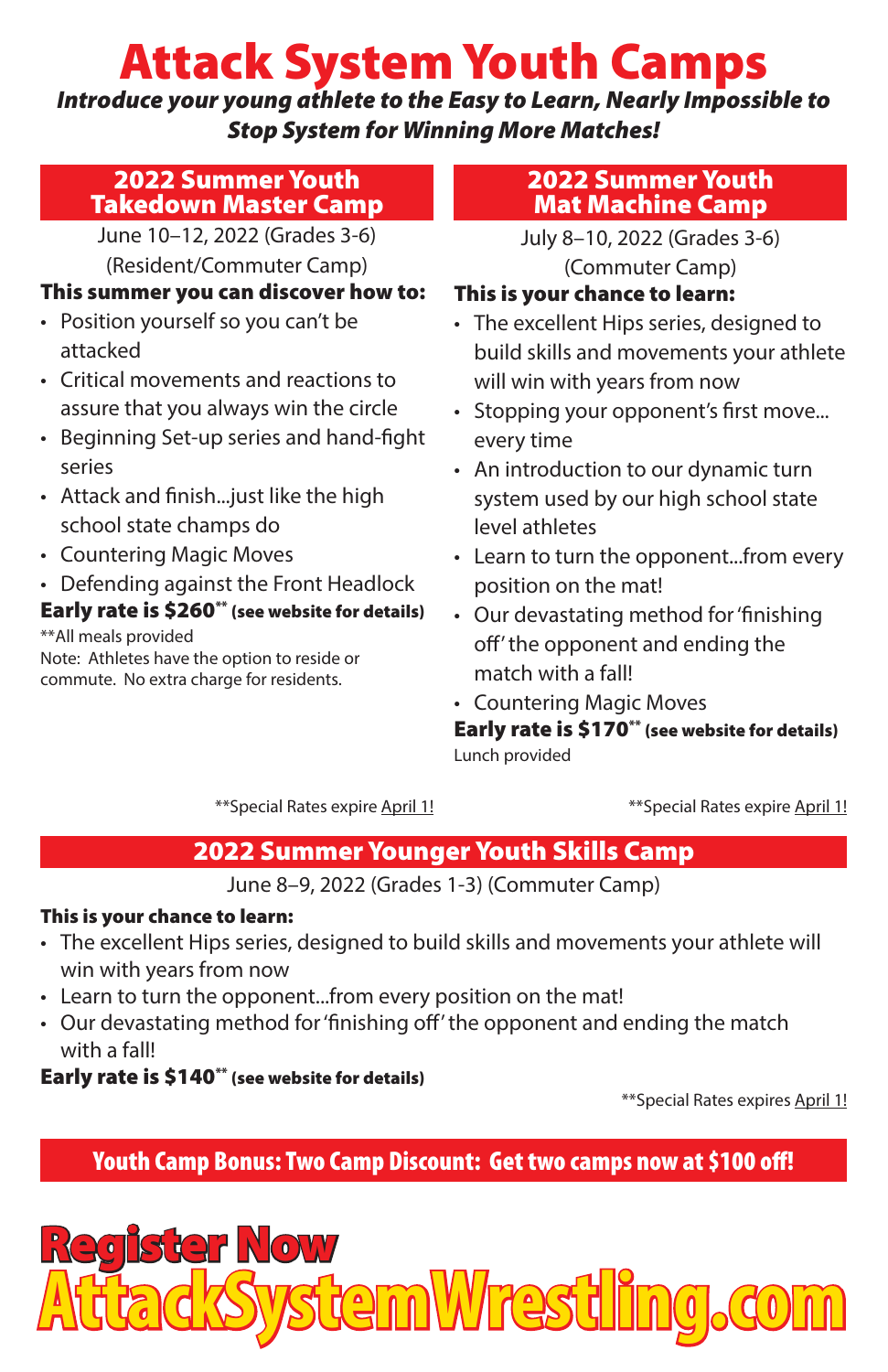# Attack System High School/ Junior High Camps

*This summer, you too can get a true lifestyle change... and learn our handfighting methods that consistently break the top athletes.*

## 2022 Takedown Master Camp

June 15-18, 2022 (Grades 7-12) *Fast track your skills to the Elite level by adding Attack System Premier: Takedown Mastery, June 20-22. Details on the back.*

At Takedown Master Camp you will learn the specific skills you'll need to pull off our fast-paced, relentless, in-your-face style. Here's what you will learn while training at this camp:

- A simple technique so you are positioned to attack - but hard to take down.
- Learn exactly how to put the athlete on defense Immediately...and keep him there.
- Use our advanced methods to set up and attack the opponent mercilessly
- Own the circle My system of set-ups to break your opponent
- See the finer details that give elite wrestlers the best chance to finish their shots…every time!
- Much, much, more, aimed at making you a master of the takedown.

#### Early rate is \$380\*\* (see website for details)

Note: Athletes have the option to reside or commute.

## 2022 Mat Machine Camp

June 29–July 2, 2022 (Grades 7-12) *Fast track your skills to the Elite level by adding Attack System Premier: Mat Mastery, July 5-7. Details on the back.* Attend this camp to learn:

#### • Our system for automatically beating the most devastating rides in wrestling...legs, spiral, cradles and more

- Our incredible drill system specially designed so you internalize it...and are able to execute it when it counts the most.
- The simple tactic thats works immediately when they try to ride the other side
- How to shut down the top guy...no matter what his first move...immediately
- How to possess the winning mindset to immediately win more often from bottom position.
- Crush the opposition with the powerful Attack System Top Series, designed to beat the top athletes
- Stop the opponent's first move... immediately
- Devastate the opponent with our physical top series

#### Early rate is \$380\*\* (see website for details)

Note: Athletes have the option to reside or commute. \*\*Special Rates expire April 1! Commute. \*\*\* \*\* Special Rates expire April 1!

*Better yet, if you enroll right now, you can lock in your spot before someone snags it. These are our most popular camps and the number of spots available is strictly limited. Limited Time Offer - Secure your spot today for only a \$38 deposit.*

# 100% NO QUESTIONS ASKED MONEY-BACK GUARANTEE

If at ANY time during the first two hours of these camps, for ANY reason at all, you aren't happy with my Attack System Training simply let me know and I'll refund every cent of your enrollment fee and we'll part as friends. *Randy Simpson — Attack System Training*